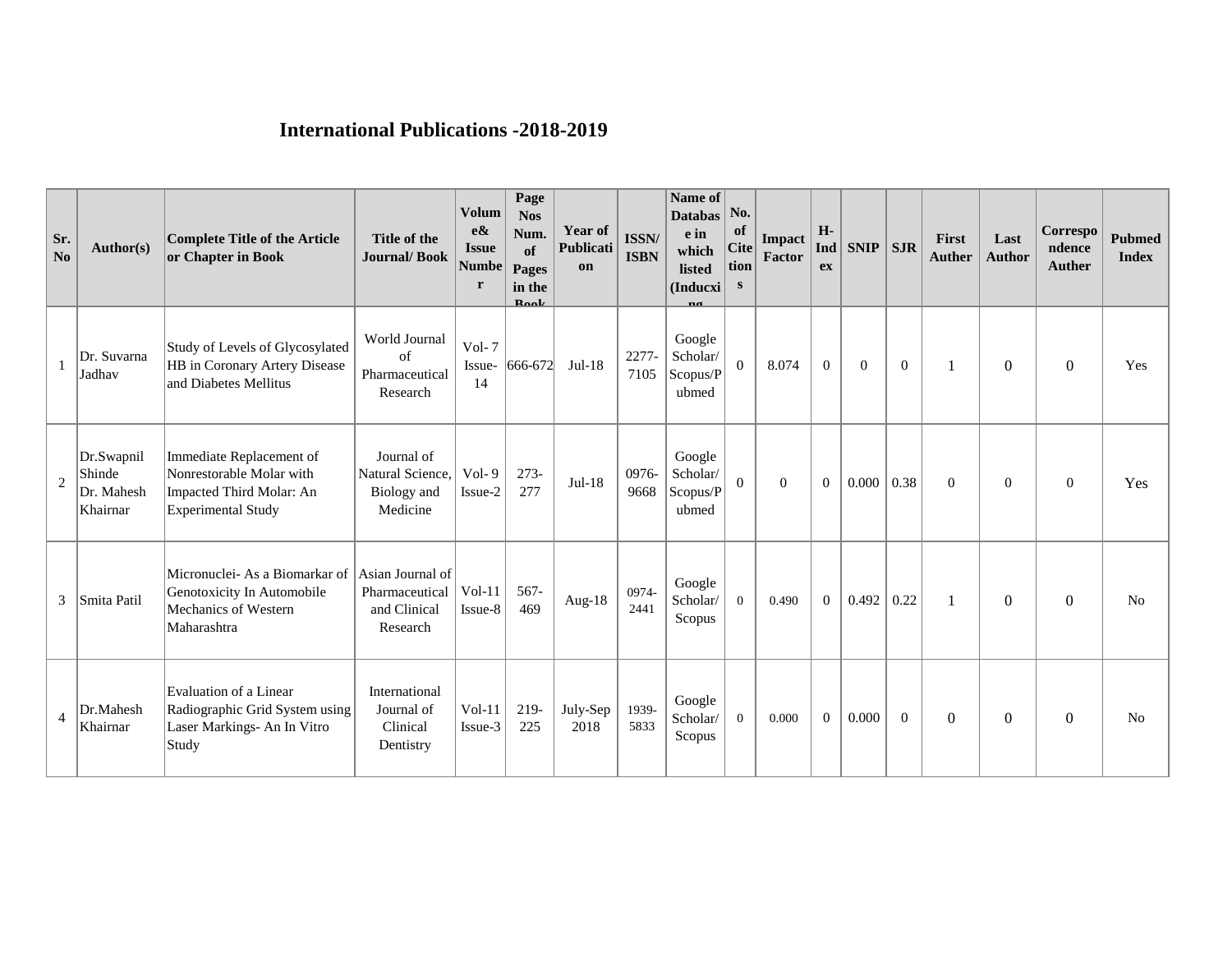| 5       | Dr.Mahesh<br>Khairnar                          | Estimation of serum beta-<br>carotene level in patients<br>suffering from oral submucous<br>fibrosis                                                           | Journal of<br>Experimental<br>Therapeutics<br>and Oncology                                     | $Vol-12$<br>Issue-4      | $267 -$<br>271 | July-Dec<br>2018 | 1533-<br>869X | Google<br>Scholar/<br>Scopus/P<br>ubmed                    | 1              | $\theta$       | $\overline{0}$ | 0.236        | 0.2            | $\mathbf{1}$     | $\boldsymbol{0}$ | $\boldsymbol{0}$ | Yes            |
|---------|------------------------------------------------|----------------------------------------------------------------------------------------------------------------------------------------------------------------|------------------------------------------------------------------------------------------------|--------------------------|----------------|------------------|---------------|------------------------------------------------------------|----------------|----------------|----------------|--------------|----------------|------------------|------------------|------------------|----------------|
| 6       | Dr.Umesh<br>Wadgave Dr.<br>Mahesh<br>Khairanar | Statistical Issues in Randomized<br>Controlled Trials: an editorial                                                                                            | Electronic<br>Physician                                                                        | $Vol-10$<br>Issue-<br>10 | 7293-<br>7298  | Oct-Dec-<br>2018 | 2008-<br>5842 | Google<br>Scholar/<br>Pubmed                               | $\mathbf{0}$   | $\overline{0}$ | $\mathbf{0}$   | $\Omega$     | $\overline{0}$ | $\mathbf{1}$     | $\boldsymbol{0}$ | $\boldsymbol{0}$ | Yes            |
| $\tau$  | Metha<br>Dr. Swapnil<br>Metha                  | Dr.Samruddhi Assessment of efficacy of<br>ultrasonography in cervical<br>lymphadenopathy in oral<br>malignancies                                               | Journal of<br>Family<br>Medicine and<br>Primary Care                                           | $Vol-8$<br>Issue-2       | 544-<br>549    | Feb-19           | 2249-<br>4863 | PubMed                                                     | $\mathbf{0}$   | $\overline{0}$ | $\mathbf{0}$   | $\mathbf{0}$ | $\overline{0}$ | $\boldsymbol{0}$ | $\boldsymbol{0}$ | $\boldsymbol{0}$ | Yes            |
| $\,8\,$ | Dr. Mahesh<br>Khairnar                         | Evaluation of dental trials<br>comparing baseline<br>differences using $p$ values                                                                              | Acta<br>Odontologica<br>Scandinavica                                                           | Vol-77<br>Issue-3        | $181 -$<br>183 | $Mar-19$         |               | Google<br>Scholar/<br>Scopus/P<br>ubmed                    | $\overline{0}$ | 1.522          | $\theta$       | $\Omega$     | $\overline{0}$ | $\boldsymbol{0}$ | $\mathbf{0}$     | $\boldsymbol{0}$ | Yes            |
| 9       | Dr.Samrudd<br>hi Metha                         | A study on the change in<br>HbAlc level before and after<br>non-surgical periodontal<br>therapy in type-2 diabetes<br>mellitus in generalized<br>periodontitis | Journal of<br>Family and<br>Primary Care                                                       | $Vol-8$<br>Issue-4       |                | 326-132 Apr-19   |               | Google<br>Scholar<br>/PubMe<br>d                           | $\bf{0}$       | 5.87           | $\bf{0}$       | $\bf{0}$     | $\bf{0}$       | $\bf{0}$         | $\bf{0}$         | $\bf{0}$         | Yes            |
| 10      | Dr.Anil Patil<br>Dr.<br>Sandhyarani<br>$B$ .   | Replantation of Primary<br>Avulsed Teeth: A Myth or a<br>Boon?                                                                                                 | International<br>Journal of<br>Dental Science<br>and Innovative Issue-2<br>Research<br>(UDSIR) | Vol-2                    |                | 450-455 Apr-19   | 2581-<br>5989 | Google<br>Scholar<br>/Index<br>Coperni<br>cus/Pub<br>s Hub | $\bf{0}$       | 1.5            | $\bf{0}$       | $\bf{0}$     | $\mathbf{0}$   | $\bf{0}$         | $\bf{0}$         | $\bf{0}$         | N <sub>0</sub> |